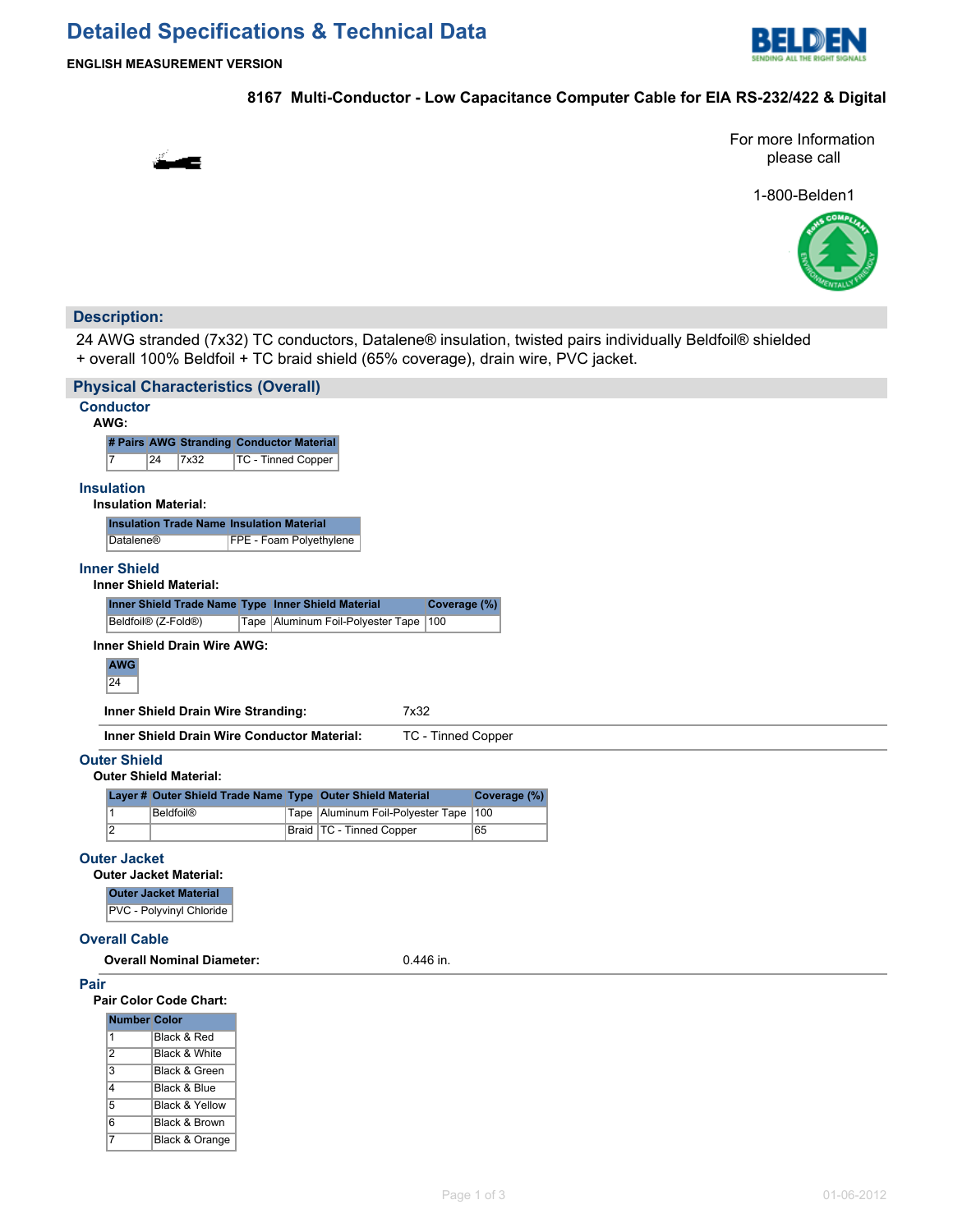

# **ENGLISH MEASUREMENT VERSION**

# **8167 Multi-Conductor - Low Capacitance Computer Cable for EIA RS-232/422 & Digital**

| Pair Lay Length & Direction:                                     |                                      |  |  |  |  |  |  |
|------------------------------------------------------------------|--------------------------------------|--|--|--|--|--|--|
| Lay Length (in.) Twists/ft. (twist/ft)                           |                                      |  |  |  |  |  |  |
| 1.500<br>8.000                                                   |                                      |  |  |  |  |  |  |
| <b>Mechanical Characteristics (Overall)</b>                      |                                      |  |  |  |  |  |  |
| <b>Operating Temperature Range:</b>                              | -40 $^{\circ}$ C To +60 $^{\circ}$ C |  |  |  |  |  |  |
| <b>Non-UL Temperature Rating:</b>                                | 60°C (UL AWM Style 2493)             |  |  |  |  |  |  |
| <b>Bulk Cable Weight:</b>                                        | 115 lbs/1000 ft.                     |  |  |  |  |  |  |
| Max. Recommended Pulling Tension:                                | 168 lbs.                             |  |  |  |  |  |  |
| Min. Bend Radius (Install)/Minor Axis:                           | 4.500 in.                            |  |  |  |  |  |  |
| <b>Applicable Specifications and Agency Compliance (Overall)</b> |                                      |  |  |  |  |  |  |
| <b>Applicable Standards &amp; Environmental Programs</b>         |                                      |  |  |  |  |  |  |
| NEC/(UL) Specification:                                          | <b>CM</b>                            |  |  |  |  |  |  |
| <b>CEC/C(UL) Specification:</b>                                  | <b>CM</b>                            |  |  |  |  |  |  |
| <b>AWM Specification:</b>                                        | UL Style 2493 (300 V 60°C)           |  |  |  |  |  |  |
| <b>EU CE Mark:</b>                                               | Yes                                  |  |  |  |  |  |  |
| EU Directive 2000/53/EC (ELV):                                   | Yes                                  |  |  |  |  |  |  |
| EU Directive 2002/95/EC (RoHS):                                  | Yes                                  |  |  |  |  |  |  |
| EU RoHS Compliance Date (mm/dd/yyyy):                            | 01/01/2004                           |  |  |  |  |  |  |
| EU Directive 2002/96/EC (WEEE):                                  | Yes                                  |  |  |  |  |  |  |
| EU Directive 2003/11/EC (BFR):                                   | Yes                                  |  |  |  |  |  |  |
| CA Prop 65 (CJ for Wire & Cable):                                | Yes                                  |  |  |  |  |  |  |
| MII Order #39 (China RoHS):                                      | Yes                                  |  |  |  |  |  |  |
| <b>Plenum/Non-Plenum</b>                                         |                                      |  |  |  |  |  |  |
| Plenum (Y/N):                                                    | No                                   |  |  |  |  |  |  |
| <b>Electrical Characteristics (Overall)</b>                      |                                      |  |  |  |  |  |  |
| Nom. Characteristic Impedance:<br>Impedance (Ohm)                |                                      |  |  |  |  |  |  |
| 100                                                              |                                      |  |  |  |  |  |  |
| Nom. Capacitance Conductor to Conductor:                         |                                      |  |  |  |  |  |  |
| Capacitance (pF/ft)<br>12.5                                      |                                      |  |  |  |  |  |  |
| Nom. Capacitance Cond. to Other Conductor & Shield:              |                                      |  |  |  |  |  |  |
| <b>Capacitance (pF/ft)</b><br>22                                 |                                      |  |  |  |  |  |  |
| <b>Nominal Velocity of Propagation:</b>                          |                                      |  |  |  |  |  |  |
| <b>VP</b> (%)<br>78                                              |                                      |  |  |  |  |  |  |
| <b>Nom. Conductor DC Resistance:</b>                             |                                      |  |  |  |  |  |  |
| DCR @ 20°C (Ohm/1000 ft)<br>24.0                                 |                                      |  |  |  |  |  |  |
| <b>Nominal Outer Shield DC Resistance:</b>                       |                                      |  |  |  |  |  |  |
| DCR @ 20°C (Ohm/1000 ft)<br>2.8                                  |                                      |  |  |  |  |  |  |
| Ind. Pair Nominal Shield DC Resistance @ 20<br>Deg. C:           | 18 Ohm/1000 ft                       |  |  |  |  |  |  |

**Max. Operating Voltage - UL:**